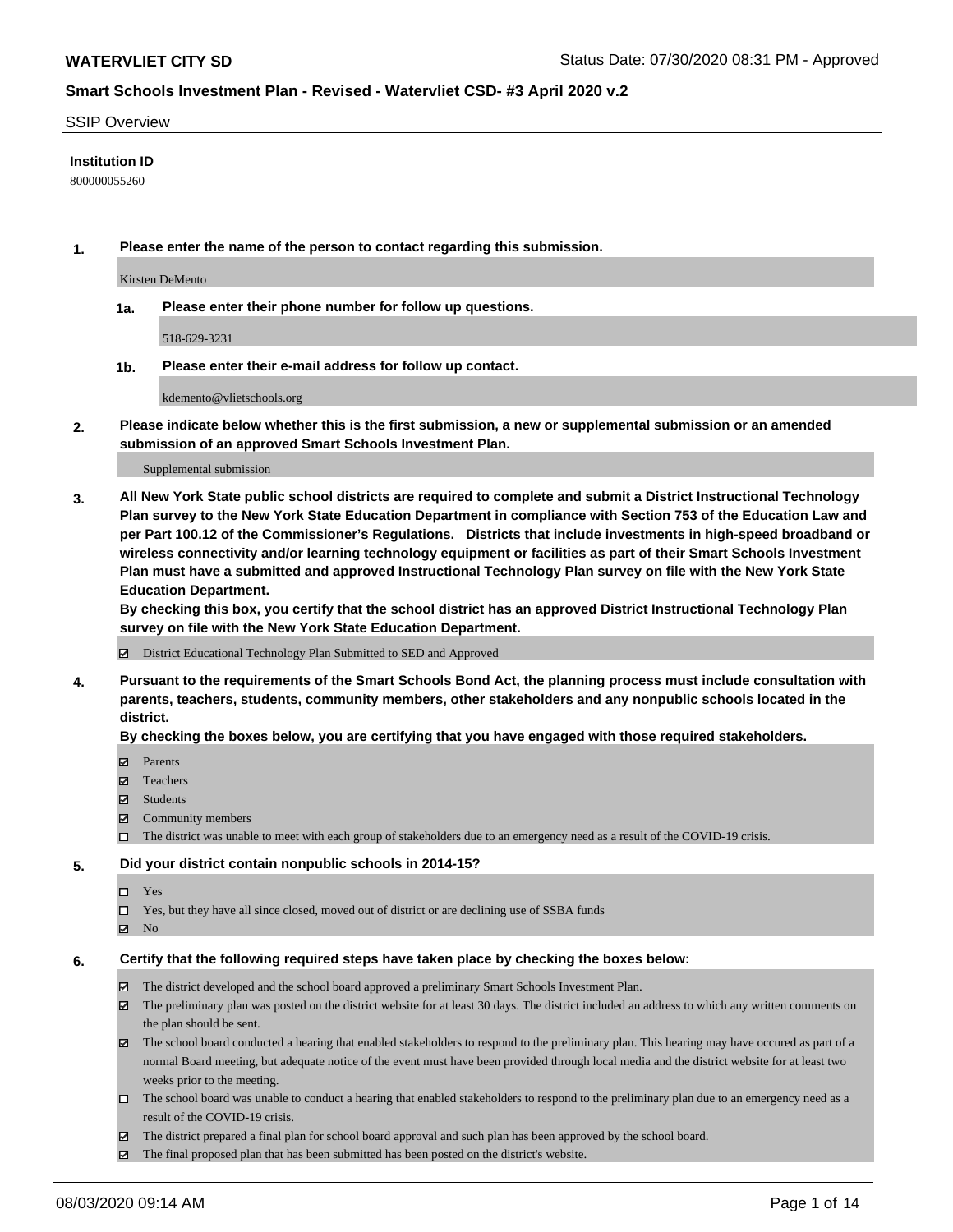SSIP Overview

**6a. Please upload the proposed Smart Schools Investment Plan (SSIP) that was posted on the district's website, along with any supporting materials. Note that this should be different than your recently submitted Educational Technology Survey. The Final SSIP, as approved by the School Board, should also be posted on the website and remain there during the course of the projects contained therein.**

Smart\_Schools\_Bond\_\_Investment\_Plan\_for\_BOE\_final\_1-2016 1.pptx

**6b. Enter the webpage address where the final Smart Schools Investment Plan is posted. The Plan should remain posted for the life of the included projects.**

https://www.watervlietcityschools.org/smart-schools-investment-plan/

**7. Please enter an estimate of the total number of students and staff that will benefit from this Smart Schools Investment Plan based on the cumulative projects submitted to date.**

1,530

**8. An LEA/School District may partner with one or more other LEA/School Districts to form a consortium to pool Smart Schools Bond Act funds for a project that meets all other Smart School Bond Act requirements. Each school district participating in the consortium will need to file an approved Smart Schools Investment Plan for the project and submit a signed Memorandum of Understanding that sets forth the details of the consortium including the roles of each respective district.**

 $\Box$  The district plans to participate in a consortium to partner with other school district(s) to implement a Smart Schools project.

## **9. Please enter the name and 6-digit SED Code for each LEA/School District participating in the Consortium.**

| Partner LEA/District | <b>ISED BEDS Code</b> |
|----------------------|-----------------------|
| (No Response)        | (No Response)         |

## **10. Please upload a signed Memorandum of Understanding with all of the participating Consortium partners.**

(No Response)

**11. Your district's Smart Schools Bond Act Allocation is:**

\$1,441,614

#### **12. Final 2014-15 BEDS Enrollment to calculate Nonpublic Sharing Requirement**

|            | Public Enrollment | Nonpublic Enrollment | Total Enrollment | Nonpublic Percentage |
|------------|-------------------|----------------------|------------------|----------------------|
| Enrollment | .280              |                      | .280.00          | 0.00                 |

**13. This table compares each category budget total, as entered in that category's page, to the total expenditures listed in the category's expenditure table. Any discrepancies between the two must be resolved before submission.**

|                                          | Sub-Allocations | <b>Expenditure Totals</b> | <b>Difference</b> |
|------------------------------------------|-----------------|---------------------------|-------------------|
| <b>School Connectivity</b>               | 0.00            | 0.00                      | 0.00              |
| Connectivity Projects for<br>Communities | 0.00            | 0.00                      | 0.00              |
| Classroom Technology                     | 38,446.00       | 38,446.00                 | 0.00              |
| Pre-Kindergarten Classrooms              | 0.00            | 0.00                      | 0.00              |
| Replace Transportable<br>Classrooms      | 0.00            | 0.00                      | 0.00              |
| <b>High-Tech Security Features</b>       | 0.00            | 0.00                      | 0.00              |
| Nonpublic Loan                           | 0.00            | 0.00                      | 0.00              |
| Totals:                                  |                 |                           |                   |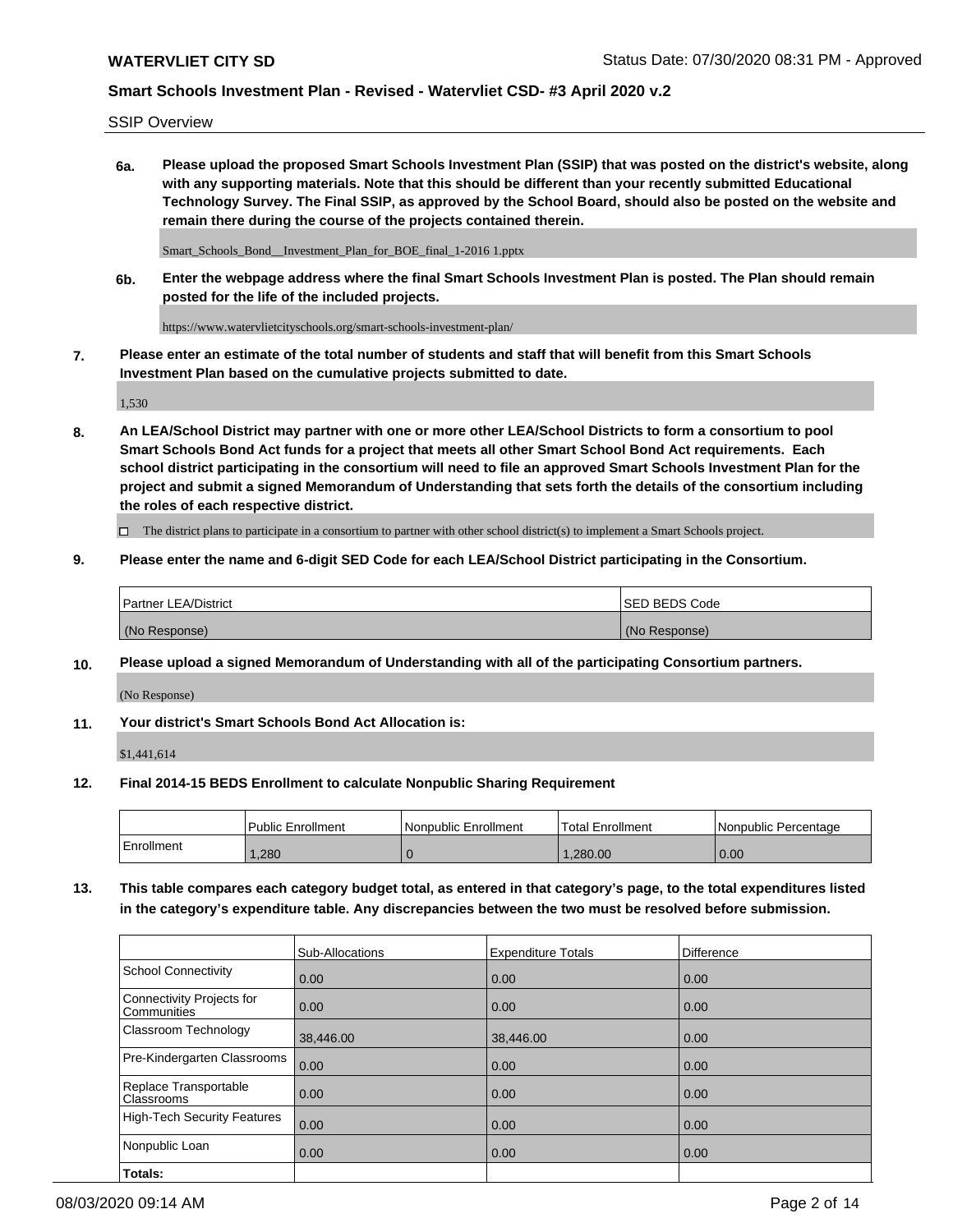SSIP Overview

| 38,446                 | 38,446               | -0                |
|------------------------|----------------------|-------------------|
| <b>Sub-Allocations</b> | l Expenditure Totals | <b>Difference</b> |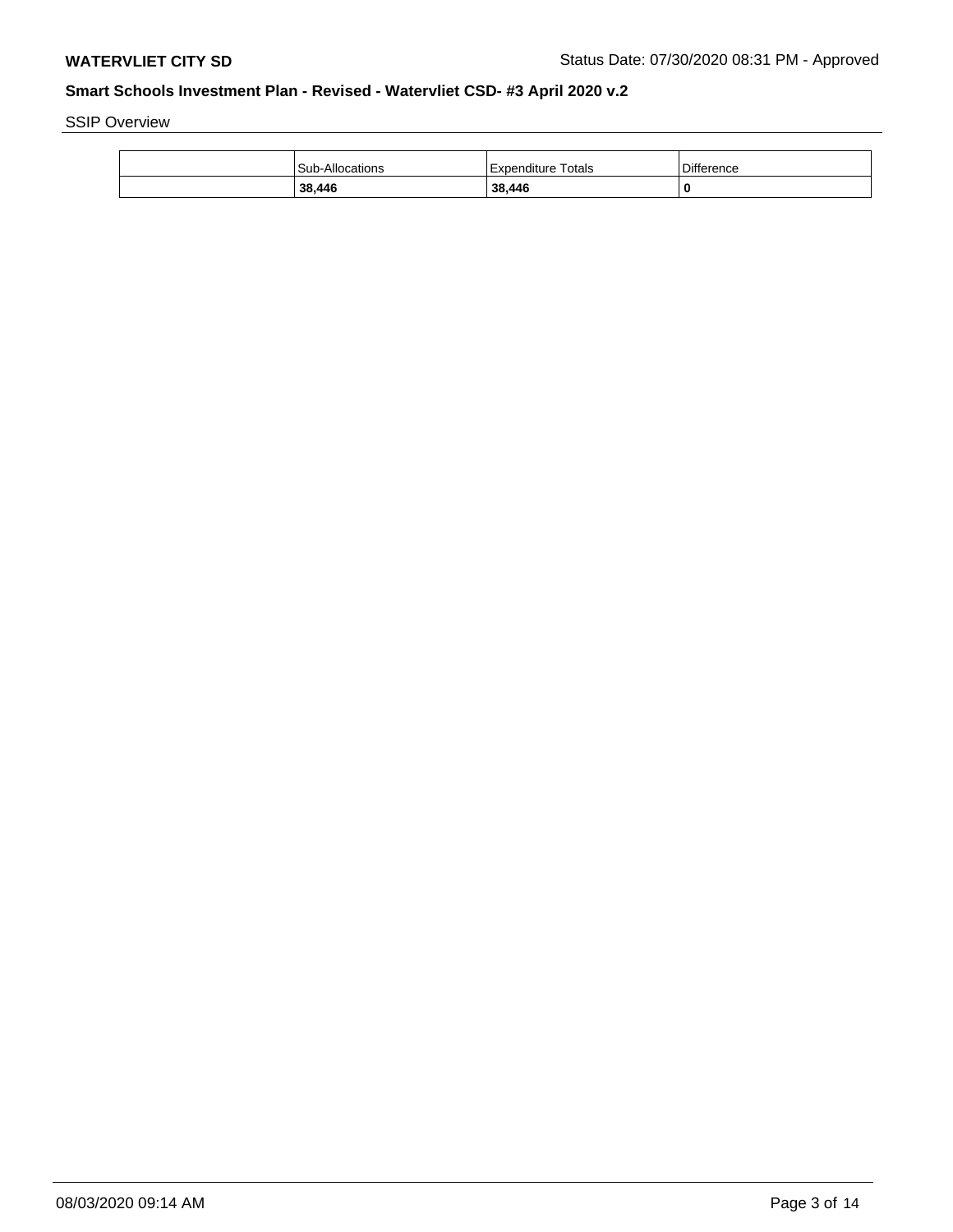School Connectivity

- **1. In order for students and faculty to receive the maximum benefit from the technology made available under the Smart Schools Bond Act, their school buildings must possess sufficient connectivity infrastructure to ensure that devices can be used during the school day. Smart Schools Investment Plans must demonstrate that:**
	- **• sufficient infrastructure that meets the Federal Communications Commission's 100 Mbps per 1,000 students standard currently exists in the buildings where new devices will be deployed, or**
	- **• is a planned use of a portion of Smart Schools Bond Act funds, or**
	- **• is under development through another funding source.**

**Smart Schools Bond Act funds used for technology infrastructure or classroom technology investments must increase the number of school buildings that meet or exceed the minimum speed standard of 100 Mbps per 1,000 students and staff within 12 months. This standard may be met on either a contracted 24/7 firm service or a "burstable" capability. If the standard is met under the burstable criteria, it must be:**

**1. Specifically codified in a service contract with a provider, and**

**2. Guaranteed to be available to all students and devices as needed, particularly during periods of high demand, such as computer-based testing (CBT) periods.**

**Please describe how your district already meets or is planning to meet this standard within 12 months of plan submission.**

(No Response)

**1a. If a district believes that it will be impossible to meet this standard within 12 months, it may apply for a waiver of this requirement, as described on the Smart Schools website. The waiver must be filed and approved by SED prior to submitting this survey.**

 $\Box$  By checking this box, you are certifying that the school district has an approved waiver of this requirement on file with the New York State Education Department.

**2. Connectivity Speed Calculator (Required). If the district currently meets the required speed, enter "Currently Met" in the last box: Expected Date When Required Speed Will be Met.**

|                  | l Number of     | Required Speed | Current Speed in | Expected Speed | Expected Date                           |
|------------------|-----------------|----------------|------------------|----------------|-----------------------------------------|
|                  | <b>Students</b> | In Mbps        | l Mbps           | to be Attained | When Required                           |
|                  |                 |                |                  |                | l Within 12 Months ISpeed Will be Met l |
| Calculated Speed | (No Response)   | 0.00           | (No Response)    | (No Response)  | (No Response)                           |

**3. Describe how you intend to use Smart Schools Bond Act funds for high-speed broadband and/or wireless connectivity projects in school buildings.**

(No Response)

**4. Describe the linkage between the district's District Instructional Technology Plan and how the proposed projects will improve teaching and learning. (There should be a link between your response to this question and your responses to Question 1 in Section IV - NYSED Initiatives Alignment: "Explain how the district use of instructional technology will serve as a part of a comprehensive and sustained effort to support rigorous academic standards attainment and performance improvement for students."** 

**Your answer should also align with your answers to the questions in Section II - Strategic Technology Planning and the associated Action Steps in Section III - Action Plan.)**

(No Response)

**5. If the district wishes to have students and staff access the Internet from wireless devices within the school building, or in close proximity to it, it must first ensure that it has a robust Wi-Fi network in place that has sufficient bandwidth to meet user demand.**

**Please describe how you have quantified this demand and how you plan to meet this demand.**

(No Response)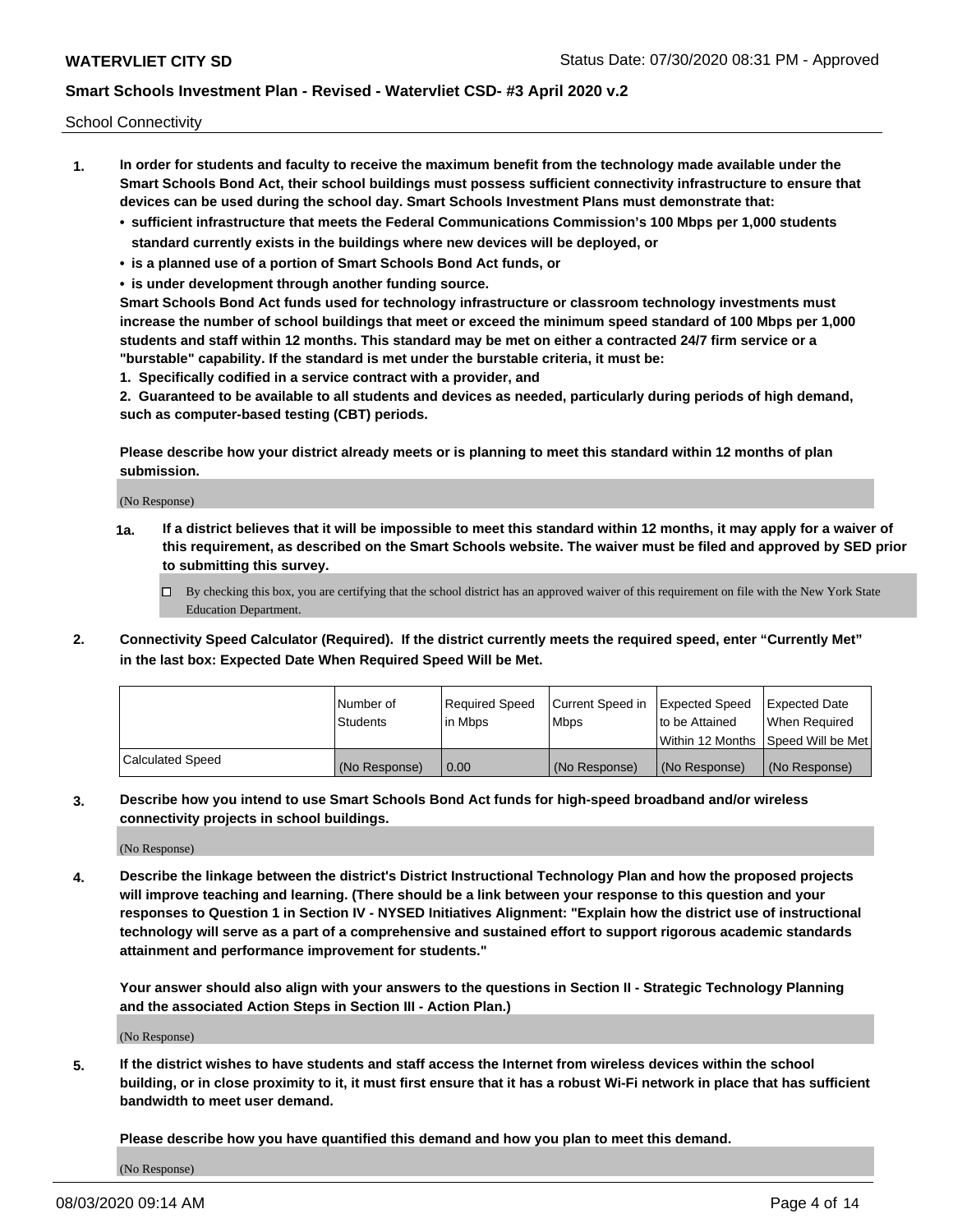School Connectivity

**6. Smart Schools plans with any expenditures in the School Connectivity category require a project number from the Office of Facilities Planning. Districts must submit an SSBA LOI and receive project numbers prior to submitting the SSIP. As indicated on the LOI, some projects may be eligible for a streamlined review and will not require a building permit.**

**Please indicate on a separate row each project number given to you by the Office of Facilities Planning.**

| Project Number |  |
|----------------|--|
| (No Response)  |  |

**7. Certain high-tech security and connectivity infrastructure projects may be eligible for an expedited review process as determined by the Office of Facilities Planning.**

## **Was your project deemed eligible for streamlined review?**

(No Response)

## **8. Include the name and license number of the architect or engineer of record.**

| Name          | License Number |
|---------------|----------------|
| (No Response) | (No Response)  |

### **9. Public Expenditures – Loanable (Counts toward the nonpublic loan calculation)**

| Select the allowable expenditure type.<br>Repeat to add another item under each type. | <b>PUBLIC</b> Items to be<br>l Purchased | Quantity           | Cost Per Item    | <b>Total Cost</b> |
|---------------------------------------------------------------------------------------|------------------------------------------|--------------------|------------------|-------------------|
| (No Response)                                                                         | (No Response)                            | l (No<br>Response) | (No<br>Response) | $\overline{0.00}$ |
|                                                                                       |                                          | O                  | 0.00             |                   |

## **10. Public Expenditures – Non-Loanable (Does not count toward nonpublic loan calculation)**

| Select the allowable expenditure<br>type.<br>Repeat to add another item under<br>each type. | <b>PUBLIC</b> Items to be purchased | Quantity      | Cost per Item | <b>Total Cost</b> |
|---------------------------------------------------------------------------------------------|-------------------------------------|---------------|---------------|-------------------|
| (No Response)                                                                               | (No Response)                       | (No Response) | (No Response) | 0.00              |
|                                                                                             |                                     |               | 0.00          |                   |

#### **11. Final 2014-15 BEDS Enrollment to calculate Nonpublic Sharing Requirement (no changes allowed.)**

|            | Public Enrollment | Nonpublic Enrollment | <b>Total Enrollment</b> | l Nonpublic Percentage |
|------------|-------------------|----------------------|-------------------------|------------------------|
| Enrollment | ,280              |                      | .280.00                 | 0.00                   |

## **12. Total Public Budget - Loanable (Counts toward the nonpublic loan calculation)**

|                                                      | Public Allocations | <b>Estimated Nonpublic Loan</b><br>Amount | Estimated Total Sub-Allocations |
|------------------------------------------------------|--------------------|-------------------------------------------|---------------------------------|
| Network/Access Costs                                 | (No Response)      | 0.00                                      | 0.00                            |
| School Internal Connections and<br><b>Components</b> | (No Response)      | 0.00                                      | 0.00                            |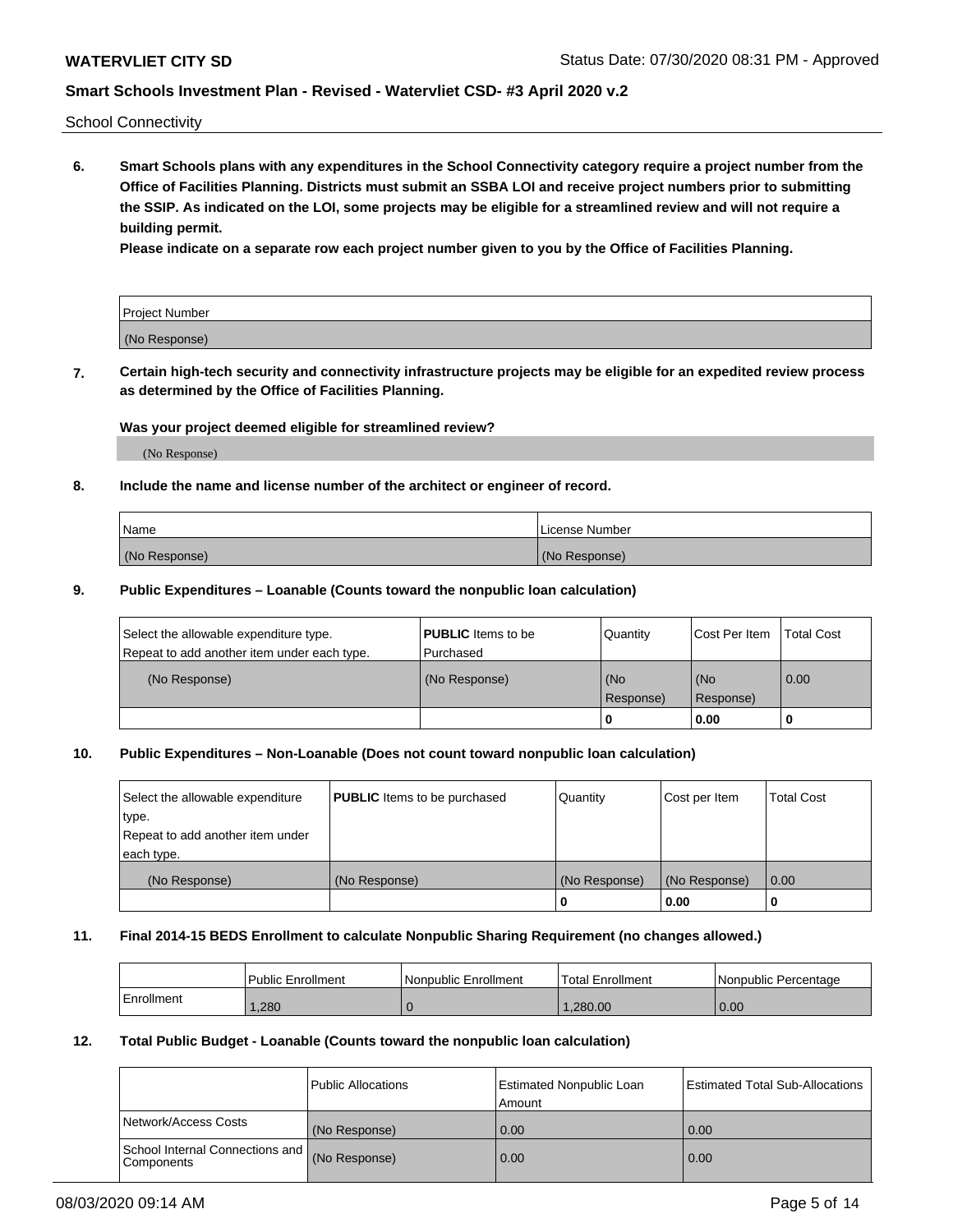School Connectivity

|                | Public Allocations | <b>Estimated Nonpublic Loan</b><br>l Amount | <b>Estimated Total Sub-Allocations</b> |
|----------------|--------------------|---------------------------------------------|----------------------------------------|
| l Other        | (No Response)      | 0.00                                        | 0.00                                   |
| <b>Totals:</b> | 0.00               | 0                                           |                                        |

# **13. Total Public Budget – Non-Loanable (Does not count toward the nonpublic loan calculation)**

|                                                   | Sub-<br>Allocation |
|---------------------------------------------------|--------------------|
|                                                   |                    |
| Network/Access Costs                              | (No Response)      |
| <b>Outside Plant Costs</b>                        | (No Response)      |
| <b>School Internal Connections and Components</b> | (No Response)      |
| Professional Services                             | (No Response)      |
| Testing                                           | (No Response)      |
| <b>Other Upfront Costs</b>                        | (No Response)      |
| <b>Other Costs</b>                                | (No Response)      |
| <b>Totals:</b>                                    | 0.00               |

# **14. School Connectivity Totals**

|                          | Total Sub-Allocations |
|--------------------------|-----------------------|
| Total Loanable Items     | 0.00                  |
| Total Non-Ioanable Items | 0.00                  |
| Totals:                  | 0                     |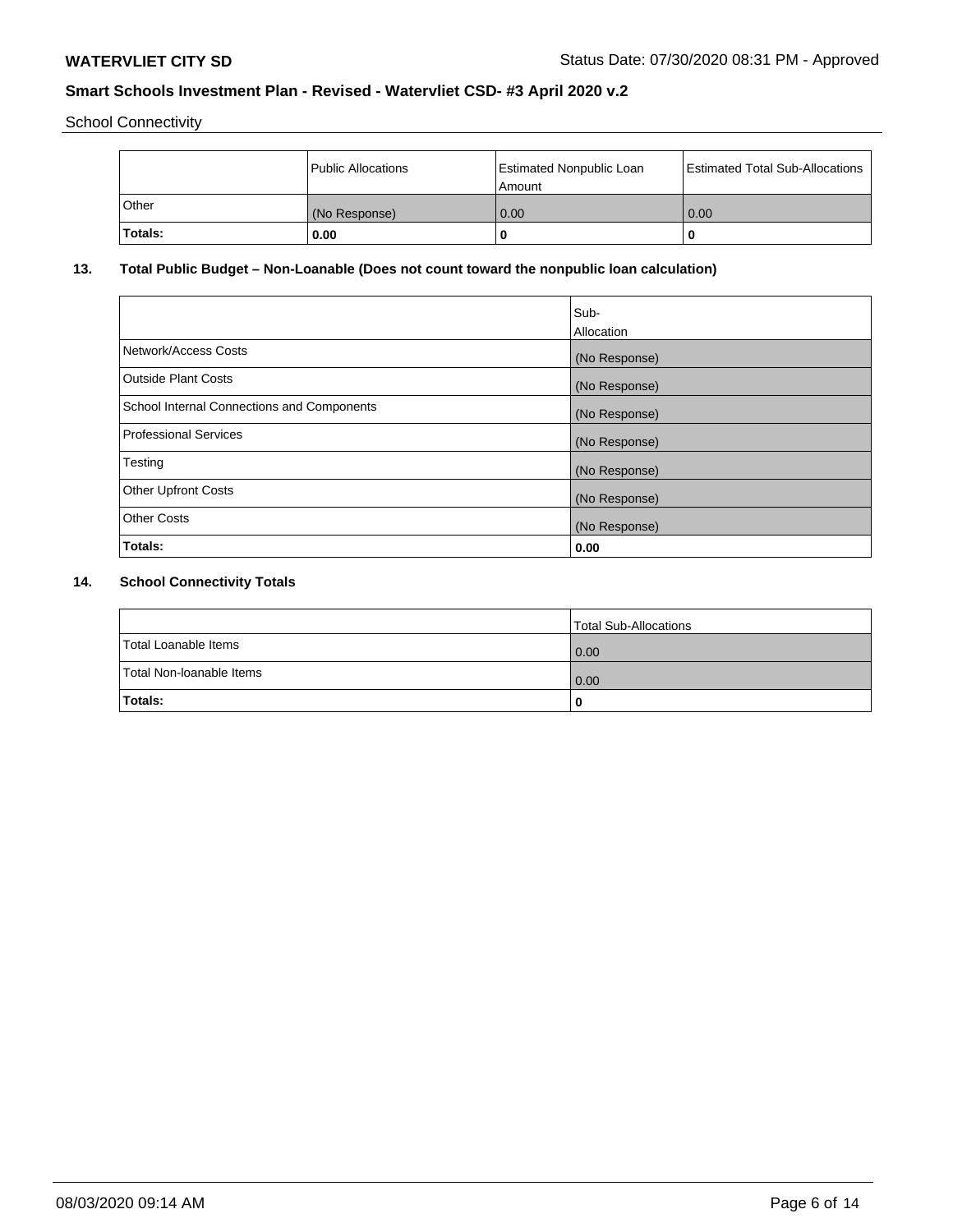Community Connectivity (Broadband and Wireless)

**1. Describe how you intend to use Smart Schools Bond Act funds for high-speed broadband and/or wireless connectivity projects in the community.**

(No Response)

**2. Please describe how the proposed project(s) will promote student achievement and increase student and/or staff access to the Internet in a manner that enhances student learning and/or instruction outside of the school day and/or school building.**

(No Response)

**3. Community connectivity projects must comply with all the necessary local building codes and regulations (building and related permits are not required prior to plan submission).**

 $\Box$  I certify that we will comply with all the necessary local building codes and regulations.

**4. Please describe the physical location of the proposed investment.**

(No Response)

**5. Please provide the initial list of partners participating in the Community Connectivity Broadband Project, along with their Federal Tax Identification (Employer Identification) number.**

| <b>Project Partners</b> | l Federal ID # |
|-------------------------|----------------|
| (No Response)           | (No Response)  |

**6. Please detail the type, quantity, per unit cost and total cost of the eligible items under each sub-category.**

| Select the allowable expenditure | Item to be purchased | Quantity      | Cost per Item | <b>Total Cost</b> |
|----------------------------------|----------------------|---------------|---------------|-------------------|
| type.                            |                      |               |               |                   |
| Repeat to add another item under |                      |               |               |                   |
| each type.                       |                      |               |               |                   |
| (No Response)                    | (No Response)        | (No Response) | (No Response) | 0.00              |
|                                  |                      | o             | 0.00          |                   |

**7. If you are submitting an allocation for Community Connectivity, complete this table.**

**Note that the calculated Total at the bottom of the table must equal the Total allocation for this category that you entered in the SSIP Overview overall budget.**

|                                    | Sub-Allocation |
|------------------------------------|----------------|
| Network/Access Costs               | (No Response)  |
| Outside Plant Costs                | (No Response)  |
| <b>Tower Costs</b>                 | (No Response)  |
| <b>Customer Premises Equipment</b> | (No Response)  |
| <b>Professional Services</b>       | (No Response)  |
| Testing                            | (No Response)  |
| <b>Other Upfront Costs</b>         | (No Response)  |
| <b>Other Costs</b>                 | (No Response)  |
| Totals:                            | 0.00           |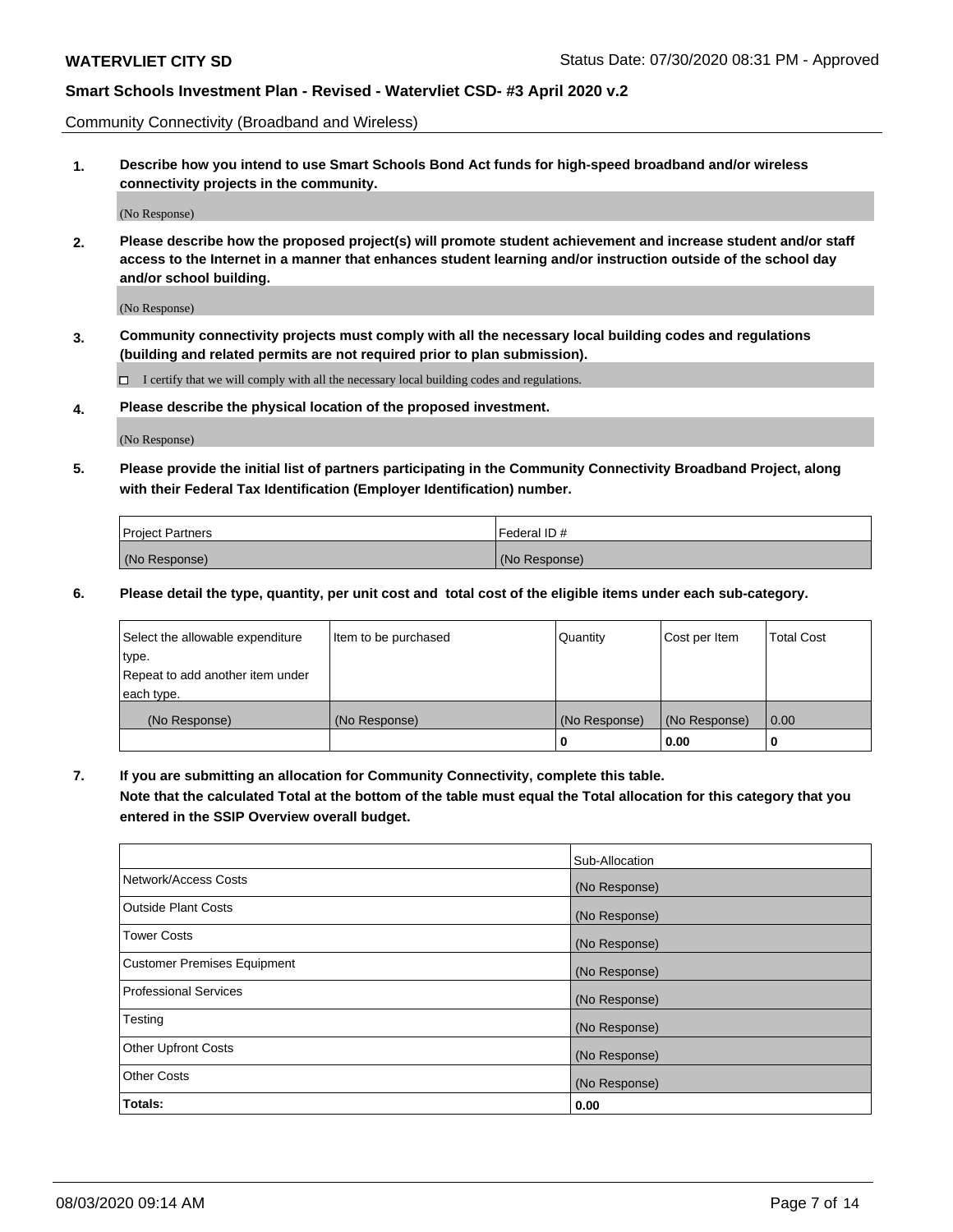### Classroom Learning Technology

**1. In order for students and faculty to receive the maximum benefit from the technology made available under the Smart Schools Bond Act, their school buildings must possess sufficient connectivity infrastructure to ensure that devices can be used during the school day. Smart Schools Investment Plans must demonstrate that sufficient infrastructure that meets the Federal Communications Commission's 100 Mbps per 1,000 students standard currently exists in the buildings where new devices will be deployed, or is a planned use of a portion of Smart Schools Bond Act funds, or is under development through another funding source. Smart Schools Bond Act funds used for technology infrastructure or classroom technology investments must increase the number of school buildings that meet or exceed the minimum speed standard of 100 Mbps per 1,000 students and staff within 12 months. This standard may be met on either a contracted 24/7 firm service or a "burstable" capability. If the standard is met under the burstable criteria, it must be:**

**1. Specifically codified in a service contract with a provider, and**

**2. Guaranteed to be available to all students and devices as needed, particularly during periods of high demand, such as computer-based testing (CBT) periods.**

**Please describe how your district already meets or is planning to meet this standard within 12 months of plan submission.**

The district already meets this requirement. We contract with Capital Region BOCES for our internet.

- **1a. If a district believes that it will be impossible to meet this standard within 12 months, it may apply for a waiver of this requirement, as described on the Smart Schools website. The waiver must be filed and approved by SED prior to submitting this survey.**
	- By checking this box, you are certifying that the school district has an approved waiver of this requirement on file with the New York State Education Department.
- **2. Connectivity Speed Calculator (Required). If the district currently meets the required speed, enter "Currently Met" in the last box: Expected Date When Required Speed Will be Met.**

|                  | l Number of     | Required Speed | Current Speed in | <b>Expected Speed</b> | <b>Expected Date</b>                    |
|------------------|-----------------|----------------|------------------|-----------------------|-----------------------------------------|
|                  | <b>Students</b> | l in Mbps      | l Mbps           | to be Attained        | When Required                           |
|                  |                 |                |                  |                       | l Within 12 Months ISpeed Will be Met l |
| Calculated Speed | .300            | 130.00         | 150              | l (No Response)       | currently met                           |

**3. If the district wishes to have students and staff access the Internet from wireless devices within the school building, or in close proximity to it, it must first ensure that it has a robust Wi-Fi network in place that has sufficient bandwidth to meet user demand.**

**Please describe how you have quantified this demand and how you plan to meet this demand.**

The district installed a robust, managed, wireless network in 2017 as part of the first phase of using the Smart Bond money.

**4. All New York State public school districts are required to complete and submit an Instructional Technology Plan survey to the New York State Education Department in compliance with Section 753 of the Education Law and per Part 100.12 of the Commissioner's Regulations.**

**Districts that include educational technology purchases as part of their Smart Schools Investment Plan must have a submitted and approved Instructional Technology Plan survey on file with the New York State Education Department.**

- By checking this box, you are certifying that the school district has an approved Instructional Technology Plan survey on file with the New York State Education Department.
- **5. Describe the devices you intend to purchase and their compatibility with existing or planned platforms or systems. Specifically address the adequacy of each facility's electrical, HVAC and other infrastructure necessary to install and support the operation of the planned technology.**

We plan to purchase additional Chromebooks. These are the HP models and are the same kind we purchased last year through the Smart Bond. They fit into our charging carts so we do not need additional infrastructure.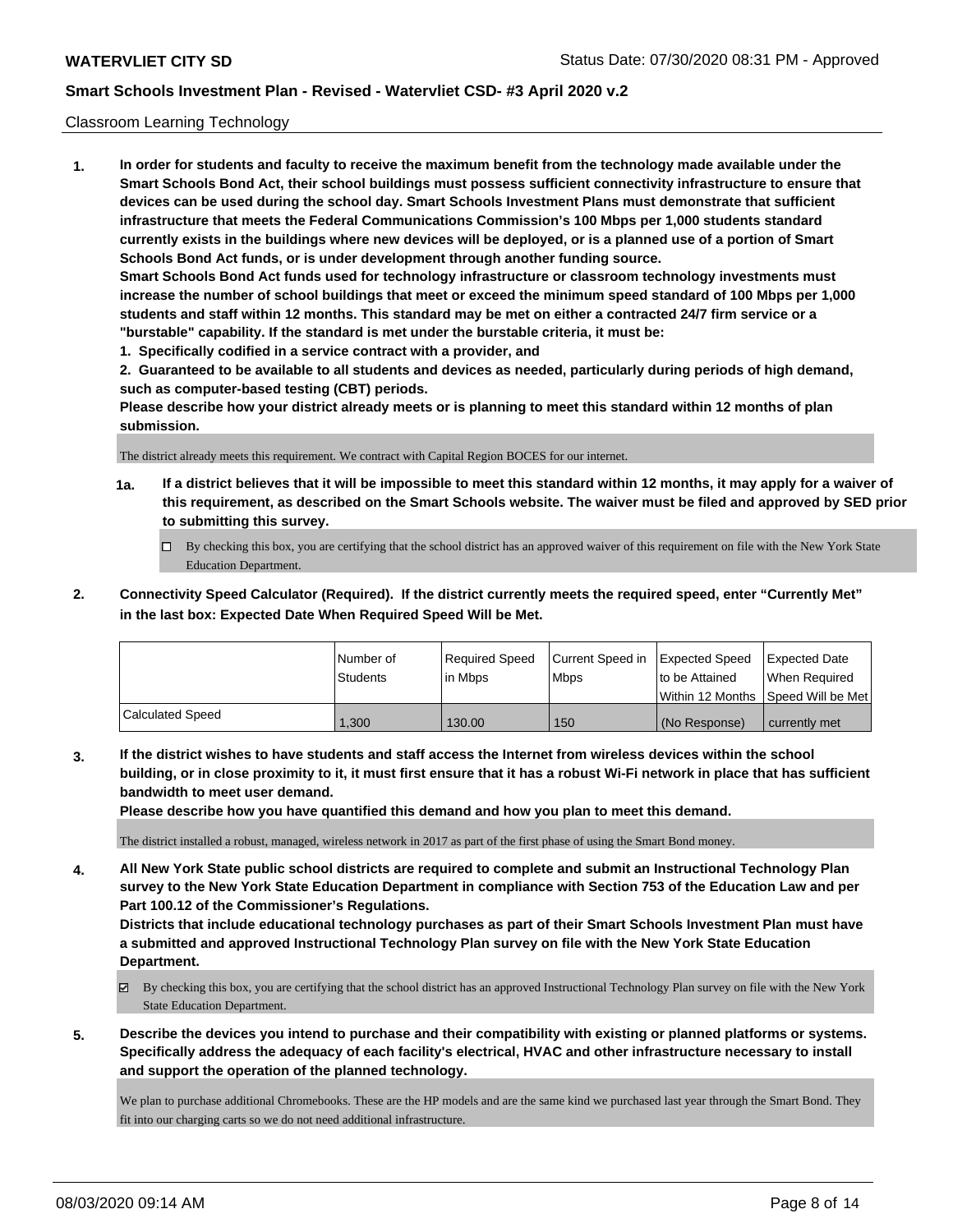### Classroom Learning Technology

- **6. Describe how the proposed technology purchases will:**
	- **> enhance differentiated instruction;**
	- **> expand student learning inside and outside the classroom;**
	- **> benefit students with disabilities and English language learners; and**
	- **> contribute to the reduction of other learning gaps that have been identified within the district.**

**The expectation is that districts will place a priority on addressing the needs of students who struggle to succeed in a rigorous curriculum. Responses in this section should specifically address this concern and align with the district's Instructional Technology Plan (in particular Question 2 of E. Curriculum and Instruction: "Does the district's instructional technology plan address the needs of students with disabilities to ensure equitable access to instruction, materials and assessments?" and Question 3 of the same section: "Does the district's instructional technology plan address the provision of assistive technology specifically for students with disabilities to ensure access to and participation in the general curriculum?")**

**In addition, describe how the district ensures equitable access to instruction, materials and assessments and participation in the general curriculum for both SWD and English Language Learners/Multilingual Learners (ELL/MLL) students.**

Due to Covid-19, the district has needed to move to on-line learning. We are attempting to provide each student with their own Chromebook so they can stay connected to their teachers and their education. The new Chromebooks will enable more students to be 1:1 with learning technology as we do not currently have enough for each student. With the Chromebooks students and teachers will be able to continue classroom meetings through Google Meets and Zoom. Special education teachers have been working in breakout rooms with students during the class Zoom meetings/lessons. The technology will also be able to assist students with disabilities and English language learners with academic needs through the use of additional apps and programs that can be installed on the devices. Some of the current uses are translation software, practice speaking software and recording software. Additionally, the microphones will enable teachers and students to record lessons/homework and send them to each other. The use of assisted technology for special education students is in our instructional technology plan. It is important that students have the technology so they can access the general education curriculum. Special education teachers and ESL teachers are contacting all of their students and working remotely with them daily on skill development and the required curriculum.

**7. Where appropriate, describe how the proposed technology purchases will enhance ongoing communication with parents and other stakeholders and help the district facilitate technology-based regional partnerships, including distance learning and other efforts.**

The Chromebooks will allow students and teachers to connect when working from school and home. They will be able to use Google Classrooms, hand in their activities, and participate in Zoom calls.

**8. Describe the district's plan to provide professional development to ensure that administrators, teachers and staff can employ the technology purchased to enhance instruction successfully.**

**Note: This response should be aligned and expanded upon in accordance with your district's response to Question 1 of F. Professional Development of your Instructional Technology Plan: "Please provide a summary of professional development offered to teachers and staff, for the time period covered by this plan, to support technology to enhance teaching and learning. Please include topics, audience and method of delivery within your summary."**

The district provides professional development each Tuesday to all district staff. Many of the trainings discuss the use of technology in their classrooms. We have moved to online trainings due to Covid-19. Examples of teacher and teacher assistant trainings that we have recently conducted include: how to set up a Google Classroom, how to use Zoom for meetings with students and parents, how to use Google forms to create assessments, how to engage students working remotely. These trainings will be repeated as needed and additional training will be held to include how to work with special software that reads/underlines/assists students with completing work, and how to create and share projects remotely. Additionally, we are a member of Model Schools. All staff is invited to sign up and participate in technology training on an ongoing basis.

- **9. Districts must contact one of the SUNY/CUNY teacher preparation programs listed on the document on the left side of the page that supplies the largest number of the district's new teachers to request advice on innovative uses and best practices at the intersection of pedagogy and educational technology.**
	- By checking this box, you certify that you have contacted the SUNY/CUNY teacher preparation program that supplies the largest number of your new teachers to request advice on these issues.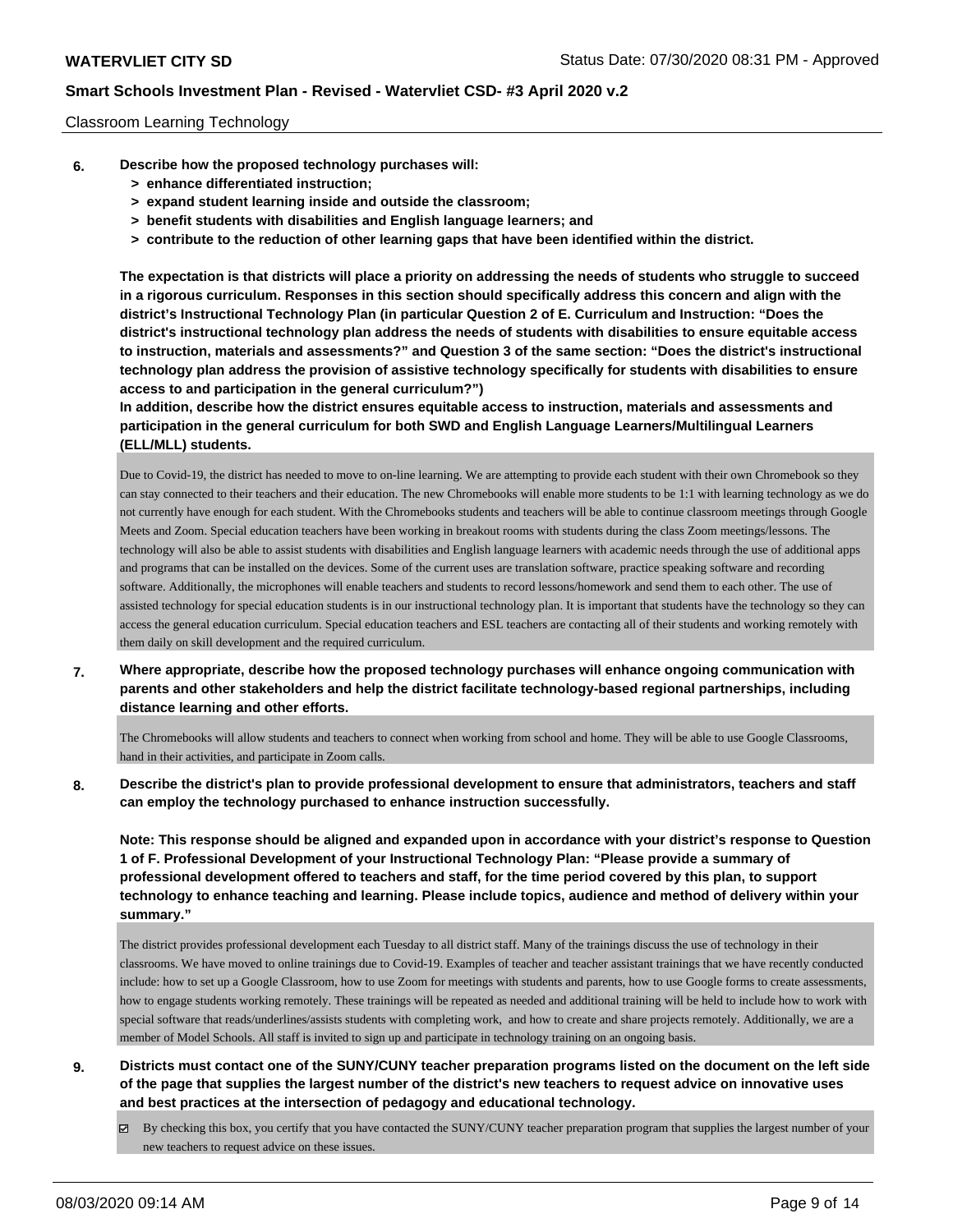Classroom Learning Technology

**9a. Please enter the name of the SUNY or CUNY Institution that you contacted.**

SUNY Plattsburgh

**9b. Enter the primary Institution phone number.**

518-564-3066

**9c. Enter the name of the contact person with whom you consulted and/or will be collaborating with on innovative uses of technology and best practices.**

Dr. Michael Morgan

**10. To ensure the sustainability of technology purchases made with Smart Schools funds, districts must demonstrate a long-term plan to maintain and replace technology purchases supported by Smart Schools Bond Act funds. This sustainability plan shall demonstrate a district's capacity to support recurring costs of use that are ineligible for Smart Schools Bond Act funding such as device maintenance, technical support, Internet and wireless fees, maintenance of hotspots, staff professional development, building maintenance and the replacement of incidental items. Further, such a sustainability plan shall include a long-term plan for the replacement of purchased devices and equipment at the end of their useful life with other funding sources.**

By checking this box, you certify that the district has a sustainability plan as described above.

**11. Districts must ensure that devices purchased with Smart Schools Bond funds will be distributed, prepared for use, maintained and supported appropriately. Districts must maintain detailed device inventories in accordance with generally accepted accounting principles.**

 $\boxtimes$  By checking this box, you certify that the district has a distribution and inventory management plan and system in place.

**12. Please detail the type, quantity, per unit cost and total cost of the eligible items under each sub-category.**

| Select the allowable expenditure | Iltem to be Purchased            | Quantity | Cost per Item | <b>Total Cost</b> |
|----------------------------------|----------------------------------|----------|---------------|-------------------|
| type.                            |                                  |          |               |                   |
| Repeat to add another item under |                                  |          |               |                   |
| each type.                       |                                  |          |               |                   |
| <b>Laptop Computers</b>          | Chromebooks                      | 138      | 252.00        | 34,776.00         |
| <b>Other Costs</b>               | Google Chrome Management License | 138      | 25.00         | 3,450.00          |
| <b>Other Costs</b>               | Microphones                      | 100      | 2.20          | 220.00            |
|                                  |                                  | 376      | 279.20        | 38,446            |

## **13. Final 2014-15 BEDS Enrollment to calculate Nonpublic Sharing Requirement (no changes allowed.)**

|            | <b>Public Enrollment</b> | l Nonpublic Enrollment | <b>Total Enrollment</b> | Nonpublic<br>l Percentage |
|------------|--------------------------|------------------------|-------------------------|---------------------------|
| Enrollment | ,280                     |                        | .280.00                 | 0.00                      |

#### **14. If you are submitting an allocation for Classroom Learning Technology complete this table.**

|                         | <b>Public School Sub-Allocation</b> | <b>Estimated Nonpublic Loan</b><br>Amount | <b>Estimated Total Public and</b><br>Nonpublic Sub-Allocation |
|-------------------------|-------------------------------------|-------------------------------------------|---------------------------------------------------------------|
|                         |                                     | (Based on Percentage Above)               |                                                               |
| Interactive Whiteboards | 0.00                                | 0.00                                      | 0.00                                                          |
| Computer Servers        | 0.00                                | 0.00                                      | 0.00                                                          |
| Desktop Computers       | 0.00                                | 0.00                                      | 0.00                                                          |
| <b>Laptop Computers</b> | 34,776.00                           | 0.00                                      | 34,776.00                                                     |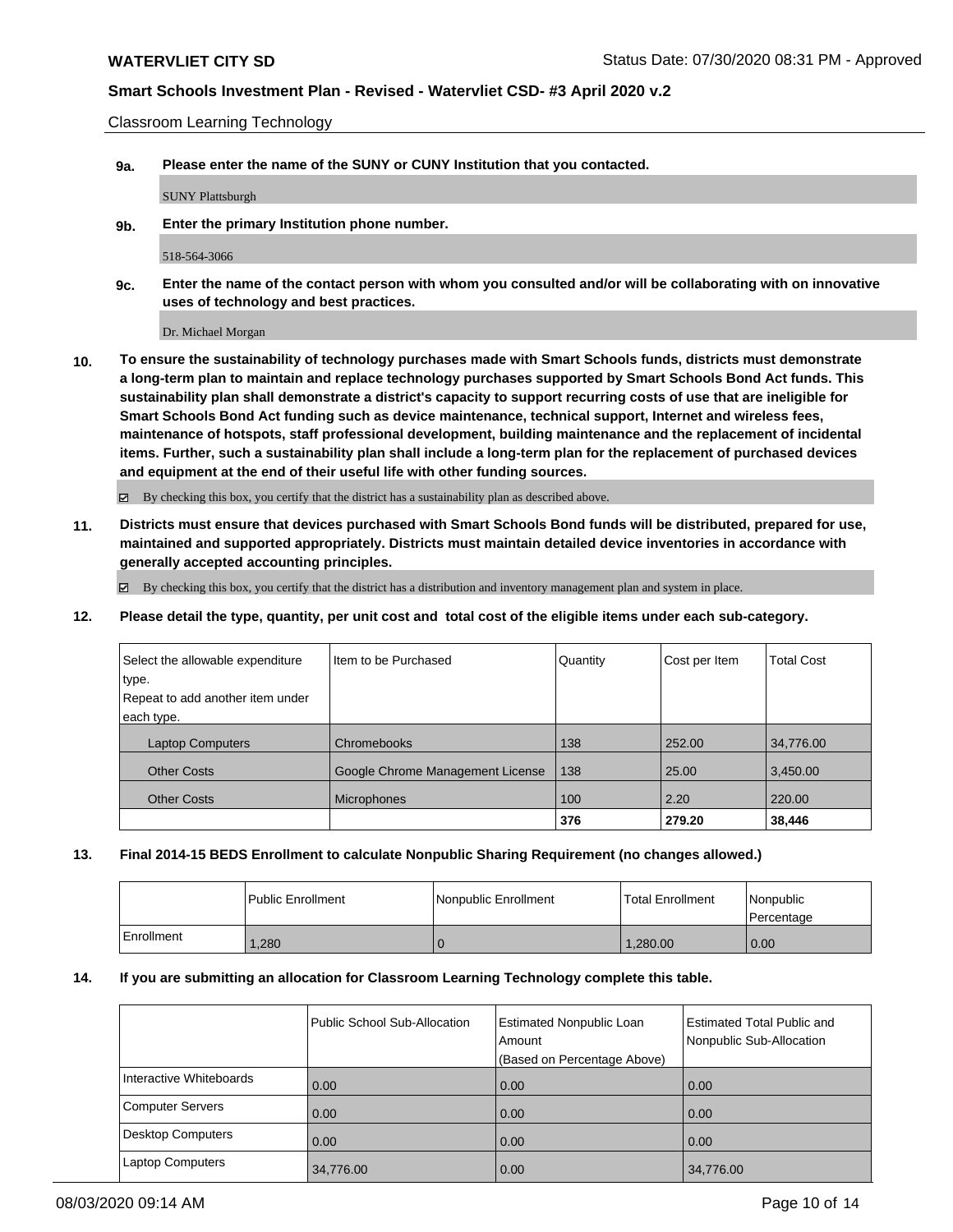Classroom Learning Technology

|                         | Public School Sub-Allocation | <b>Estimated Nonpublic Loan</b><br>Amount<br>(Based on Percentage Above) | Estimated Total Public and<br>Nonpublic Sub-Allocation |
|-------------------------|------------------------------|--------------------------------------------------------------------------|--------------------------------------------------------|
| <b>Tablet Computers</b> | 0.00                         | 0.00                                                                     | 0.00                                                   |
| Other Costs             | 3,670.00                     | 0.00                                                                     | 3,670.00                                               |
| Totals:                 | 38,446.00                    | 0                                                                        | 38,446                                                 |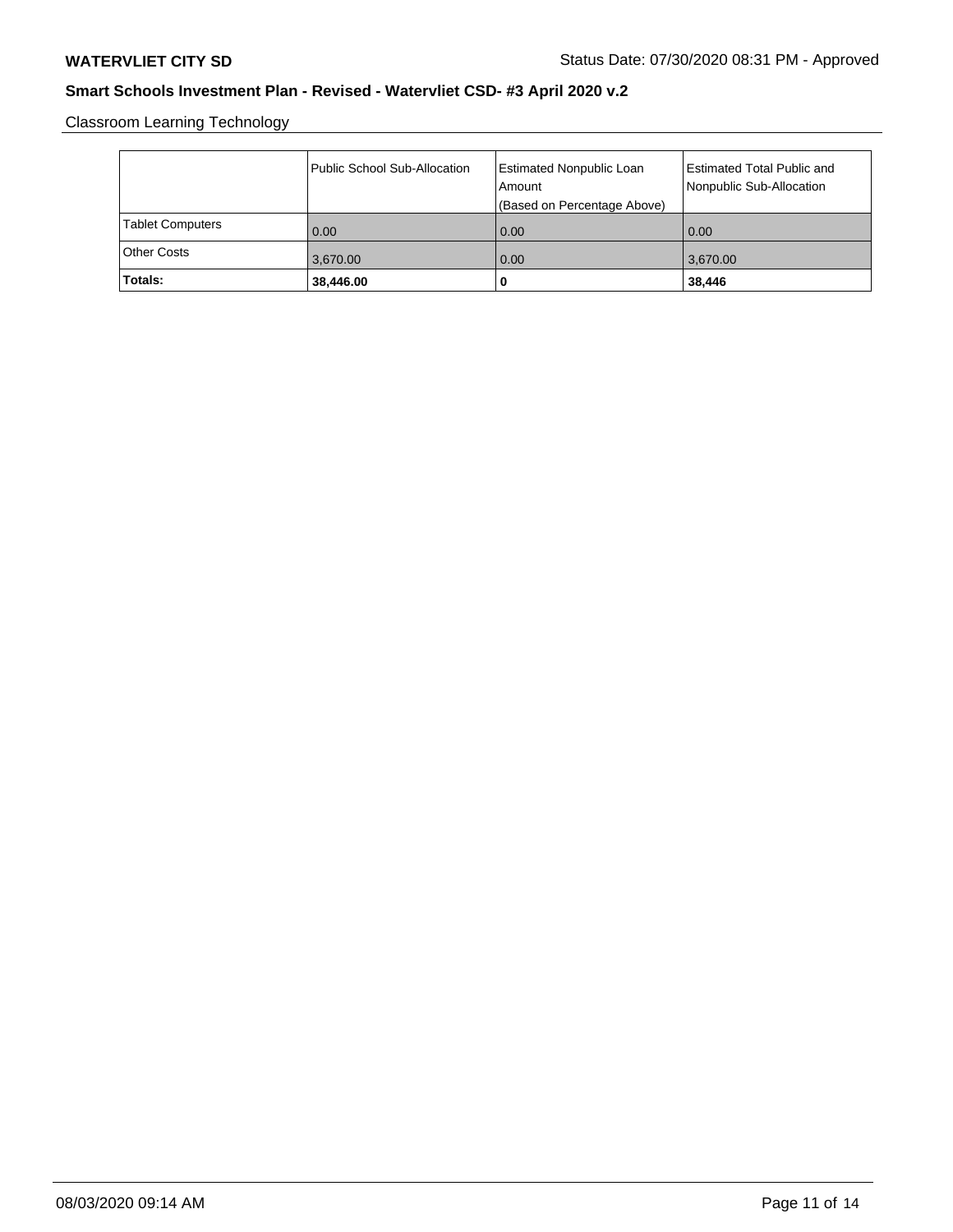#### Pre-Kindergarten Classrooms

**1. Provide information regarding how and where the district is currently serving pre-kindergarten students and justify the need for additional space with enrollment projections over 3 years.**

(No Response)

- **2. Describe the district's plan to construct, enhance or modernize education facilities to accommodate prekindergarten programs. Such plans must include:**
	- **Specific descriptions of what the district intends to do to each space;**
	- **An affirmation that new pre-kindergarten classrooms will contain a minimum of 900 square feet per classroom;**
	- **The number of classrooms involved;**
	- **The approximate construction costs per classroom; and**
	- **Confirmation that the space is district-owned or has a long-term lease that exceeds the probable useful life of the improvements.**

(No Response)

**3. Smart Schools Bond Act funds may only be used for capital construction costs. Describe the type and amount of additional funds that will be required to support ineligible ongoing costs (e.g. instruction, supplies) associated with any additional pre-kindergarten classrooms that the district plans to add.**

(No Response)

**4. All plans and specifications for the erection, repair, enlargement or remodeling of school buildings in any public school district in the State must be reviewed and approved by the Commissioner. Districts that plan capital projects using their Smart Schools Bond Act funds will undergo a Preliminary Review Process by the Office of Facilities Planning.**

**Please indicate on a separate row each project number given to you by the Office of Facilities Planning.**

| Project Number |  |
|----------------|--|
| (No Response)  |  |
|                |  |

**5. Please detail the type, quantity, per unit cost and total cost of the eligible items under each sub-category.**

| Select the allowable expenditure | Item to be purchased | Quantity      | Cost per Item | <b>Total Cost</b> |
|----------------------------------|----------------------|---------------|---------------|-------------------|
| type.                            |                      |               |               |                   |
| Repeat to add another item under |                      |               |               |                   |
| each type.                       |                      |               |               |                   |
| (No Response)                    | (No Response)        | (No Response) | (No Response) | 0.00              |
|                                  |                      | U             | 0.00          |                   |

**6. If you have made an allocation for Pre-Kindergarten Classrooms, complete this table. Note that the calculated Total at the bottom of the table must equal the Total allocation for this category that you entered in the SSIP Overview overall budget.**

| Totals:                                  | 0.00           |
|------------------------------------------|----------------|
| <b>Other Costs</b>                       | (No Response)  |
| Enhance/Modernize Educational Facilities | (No Response)  |
| Construct Pre-K Classrooms               | (No Response)  |
|                                          | Sub-Allocation |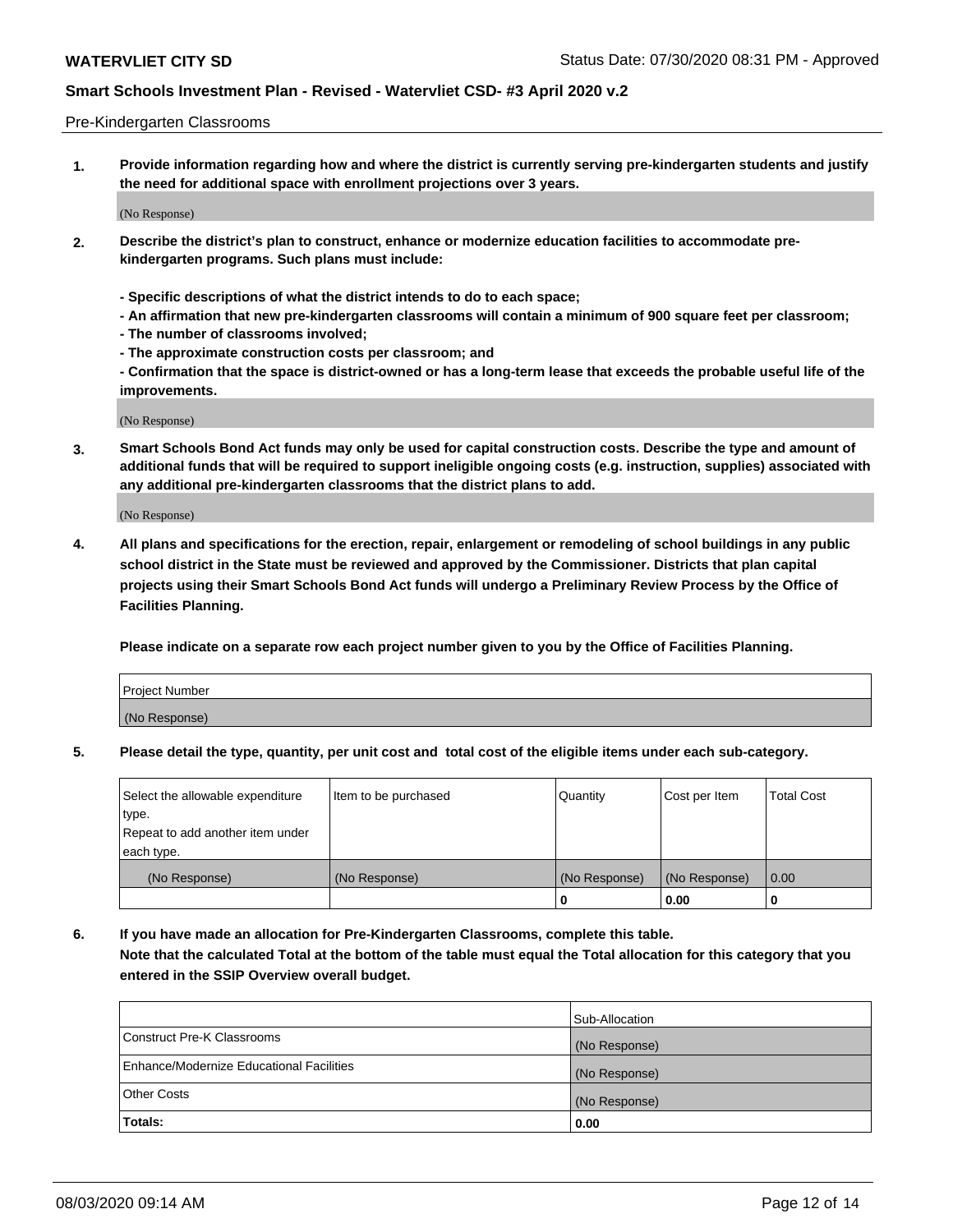Replace Transportable Classrooms

**1. Describe the district's plan to construct, enhance or modernize education facilities to provide high-quality instructional space by replacing transportable classrooms.**

(No Response)

**2. All plans and specifications for the erection, repair, enlargement or remodeling of school buildings in any public school district in the State must be reviewed and approved by the Commissioner. Districts that plan capital projects using their Smart Schools Bond Act funds will undergo a Preliminary Review Process by the Office of Facilities Planning.**

**Please indicate on a separate row each project number given to you by the Office of Facilities Planning.**

| Project Number |  |
|----------------|--|
|                |  |
|                |  |
|                |  |
|                |  |
| (No Response)  |  |
|                |  |
|                |  |
|                |  |

**3. For large projects that seek to blend Smart Schools Bond Act dollars with other funds, please note that Smart Schools Bond Act funds can be allocated on a pro rata basis depending on the number of new classrooms built that directly replace transportable classroom units.**

**If a district seeks to blend Smart Schools Bond Act dollars with other funds describe below what other funds are being used and what portion of the money will be Smart Schools Bond Act funds.**

(No Response)

**4. Please detail the type, quantity, per unit cost and total cost of the eligible items under each sub-category.**

| Select the allowable expenditure | Item to be purchased | Quantity      | Cost per Item | Total Cost |
|----------------------------------|----------------------|---------------|---------------|------------|
| ∣type.                           |                      |               |               |            |
| Repeat to add another item under |                      |               |               |            |
| each type.                       |                      |               |               |            |
| (No Response)                    | (No Response)        | (No Response) | (No Response) | 0.00       |
|                                  |                      | u             | 0.00          |            |

**5. If you have made an allocation for Replace Transportable Classrooms, complete this table. Note that the calculated Total at the bottom of the table must equal the Total allocation for this category that you entered in the SSIP Overview overall budget.**

|                                                | Sub-Allocation |
|------------------------------------------------|----------------|
| Construct New Instructional Space              | (No Response)  |
| Enhance/Modernize Existing Instructional Space | (No Response)  |
| Other Costs                                    | (No Response)  |
| Totals:                                        | 0.00           |